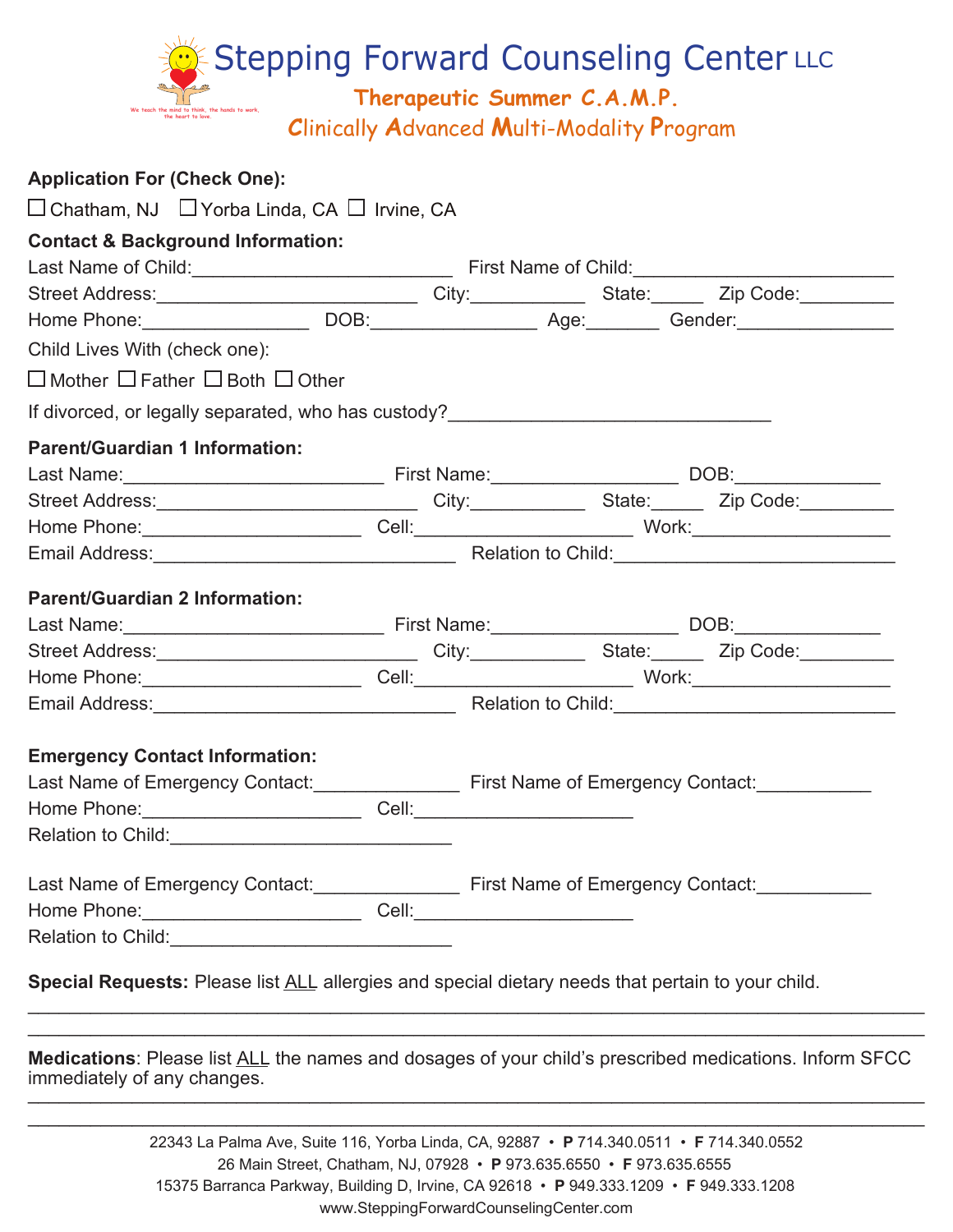

## **PROGRAM DATES**

| Day Camp Dates (CHATHAM, NJ): Please check the dates your child will be attending.                                           |  |  |  |  |
|------------------------------------------------------------------------------------------------------------------------------|--|--|--|--|
| $\Box$ 27 June - 01 July $\Box$ 05 July - 08 July $\Box$ 11 July - 15 July $\Box$ 18 July - 22 July                          |  |  |  |  |
| $\Box$ 25 July - 29 July $\Box$ 01 August - 05 August $\Box$ 08 August - 12 August $\Box$ 15 August - 19 August              |  |  |  |  |
| $\Box$ 22 August - 26 August                                                                                                 |  |  |  |  |
|                                                                                                                              |  |  |  |  |
| Day Camp Dates (YORBA LINDA, CA): Please check the dates your child will be attending.                                       |  |  |  |  |
| $\Box$ 20 June - 24 June $\Box$ 27 June - 01 July $\Box$ 05 July - 08 July $\Box$ 11 July - 15 July $\Box$ 18 July - 22 July |  |  |  |  |
| $\Box$ 25 July - 29 July $\Box$ 01 August - 05 August $\Box$ 08 August - 12 August $\Box$ 15 August - 19 August              |  |  |  |  |
| $\Box$ 22 August - 26 August                                                                                                 |  |  |  |  |
|                                                                                                                              |  |  |  |  |
| Day Camp Dates (IRVINE, CA): Please check the dates your child will be attending.                                            |  |  |  |  |
| $\Box$ 06 June - 10 June $\Box$ 13 June - 17 June $\Box$ 20 June - 24 June $\Box$ 27 June - 01 July                          |  |  |  |  |
| $\Box$ 05 July - 08 July $\Box$ 11 July - 15 July $\Box$ 18 July - 22 July $\Box$ 25 July - 29 July                          |  |  |  |  |
| $\Box$ 01 August - 05 August $\Box$ 08 August - 12 August $\Box$ 15 August - 19 August                                       |  |  |  |  |
|                                                                                                                              |  |  |  |  |
| . Please note pick up times may vary, so please check the field trip schedule.                                               |  |  |  |  |
| <b>Additional Services:</b> Please check services required for your child (additional fees will apply).                      |  |  |  |  |

| $\Box$ Early drop off (\$20/hour, 8:00AM - 9:00 AM) $\Box$ Late pickup (\$20/hour, 4:00PM - 6:30 PM) |             |
|------------------------------------------------------------------------------------------------------|-------------|
| Drop off time                                                                                        | Pickup time |

**T-Shirt Information:** Please check size for the **FREE T-Shirt** for summer of 2022 (Predict size in summer)

|  |  |  |  |  |  | Oys Oym Oyl Oas Oam Oal OaxlOa2xlOa3xlOa4xl |  |  |
|--|--|--|--|--|--|---------------------------------------------|--|--|
|--|--|--|--|--|--|---------------------------------------------|--|--|

**Additional T-Shirts may be purchased for \$20 each.**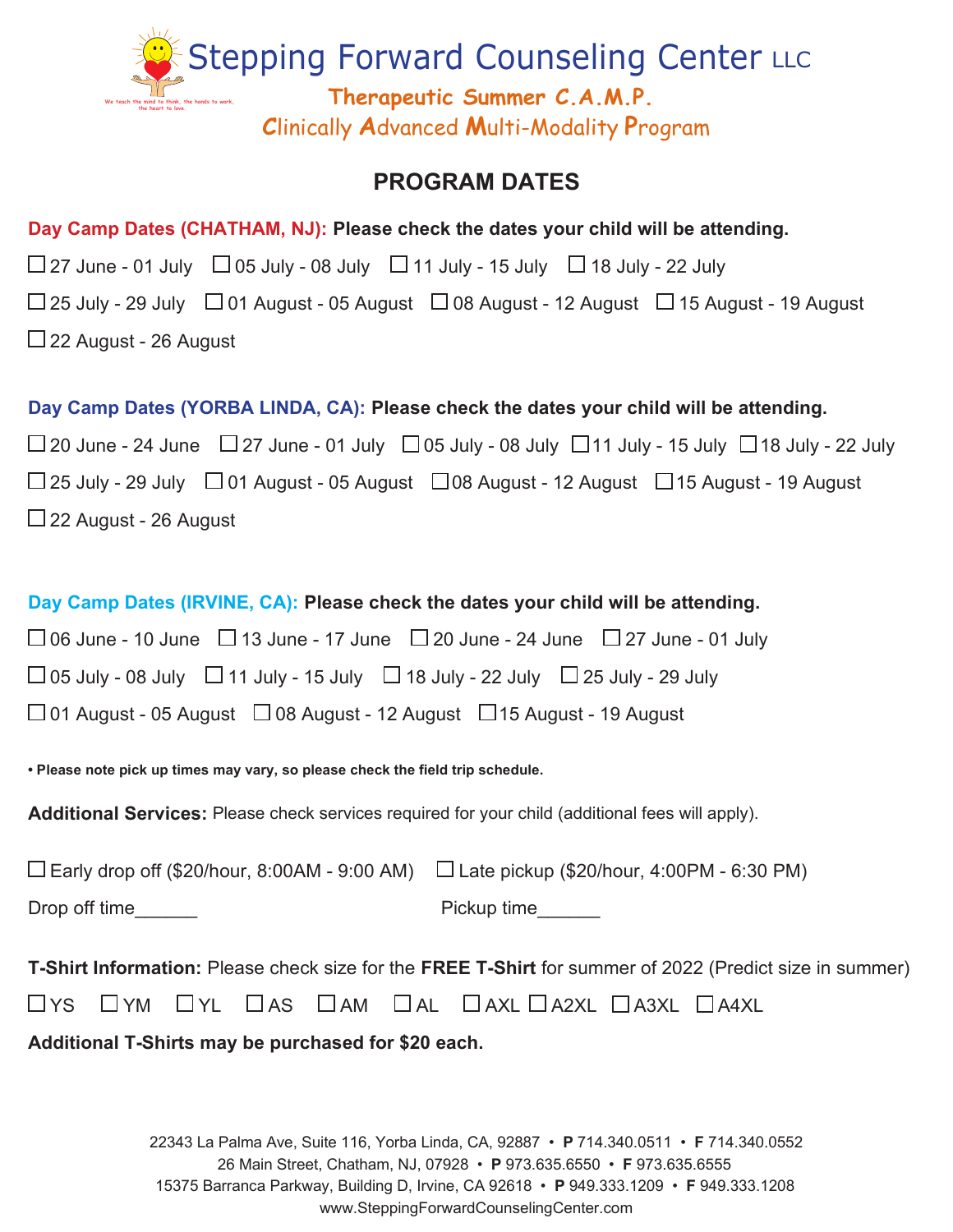

# **FINANCIAL INFORMATION**

Published rates are for Cash and Schools only. Other institutions are billed at a higher rate. Client is ultimately responsible for payment of all charges identified as "due amounts" which include: insurance payments forwarded to client; co-payments, intake fees, reinforcement fees, missed appointment fees; application fees and other fees and costs delineated by SFCC. SFCC shall submit applicable due amounts (identified as "insurance billed amounts") for reimbursement to client's insurance provider. Failure to pay insurance proceeds received by member shall be subject to collection by SFCC with client being responsible for all costs of collection, including attorney fees. Stepping Forward owns and operates licensed and/or accredited mental health treatment centers and therapeutic summer programs. The length of stay and level of clinical intervention determine the cost of each program. Tuition/fees may range from \$400.00 to \$65,000.00 and may be supplemented by sliding scale, insurance, scholarships, or payment agreements. Many of our programs are contracted with insurance carriers, scholarships and school programs. Parents are encouraged to contact SFCC directly to request assistance with obtaining payments and insurance coverage.

## **SCHOOL REIMBURSEMENT**

| School District Contact Name/Title:   |                                     |
|---------------------------------------|-------------------------------------|
| <b>School District Contact Phone:</b> | <b>School District Contact Fax:</b> |
| IEP (check one): $\Box$ Yes $\Box$ No |                                     |

### **INSURANCE INFORMATION**

MEMBER NAME\_\_\_\_\_\_\_\_\_\_\_\_\_\_\_\_\_\_\_

MEMBER DOB

**Please submit insurance information**

Child's Name:\_\_\_\_\_\_\_\_\_\_\_\_\_\_\_\_\_\_\_\_\_\_\_\_\_\_\_\_\_\_ Date of Birth:\_\_\_\_\_\_\_\_\_\_\_\_\_\_\_\_\_\_\_\_\_\_\_\_\_\_\_\_\_\_ Carrier Name:\_\_\_\_\_\_\_\_\_\_\_\_\_\_\_\_\_\_\_\_\_\_\_\_\_\_\_\_\_\_ Policy Number:\_\_\_\_\_\_\_\_\_\_\_\_\_\_\_\_\_\_\_\_\_\_\_\_\_\_\_\_\_ Effective Date: etc. All and the Unsurance Provider Phone Number:

### **CREDIT CARD/CHECK INFORMATION**

**\*Your application will not be processed until the fee is received. Please note that the \$400.00 processing fee must be included with the application**. Enclosed is my (check which apply) □ Check (Amount): \_\_\_\_\_\_\_\_\_ and/or □ Visa □ MasterCard □ American Express (Amount): \_\_\_\_\_\_\_\_ Card Number:\_\_\_\_\_\_\_\_\_\_\_\_\_\_\_\_\_\_\_\_\_\_\_\_\_\_\_\_\_\_ Security Code:\_\_\_\_\_\_\_\_\_ Expiration:\_\_\_\_\_\_\_\_\_\_\_\_ Billing Address:\_\_\_\_\_\_\_\_\_\_\_\_\_\_\_\_\_\_\_\_\_\_\_\_\_\_\_\_\_\_City:\_\_\_\_\_\_\_\_\_\_\_\_\_\_\_\_\_\_\_State: \_\_\_\_\_\_\_\_\_\_ Zip: \_\_\_\_\_\_\_\_\_\_\_\_\_ Cardholder's Name: with the control of the control of the control of the control of the control of the control of the control of the control of the control of the control of the control of the control of the control of the Signature\_\_\_\_\_\_\_\_\_\_\_\_\_\_\_\_\_\_\_\_\_\_\_\_\_\_\_\_\_\_\_\_\_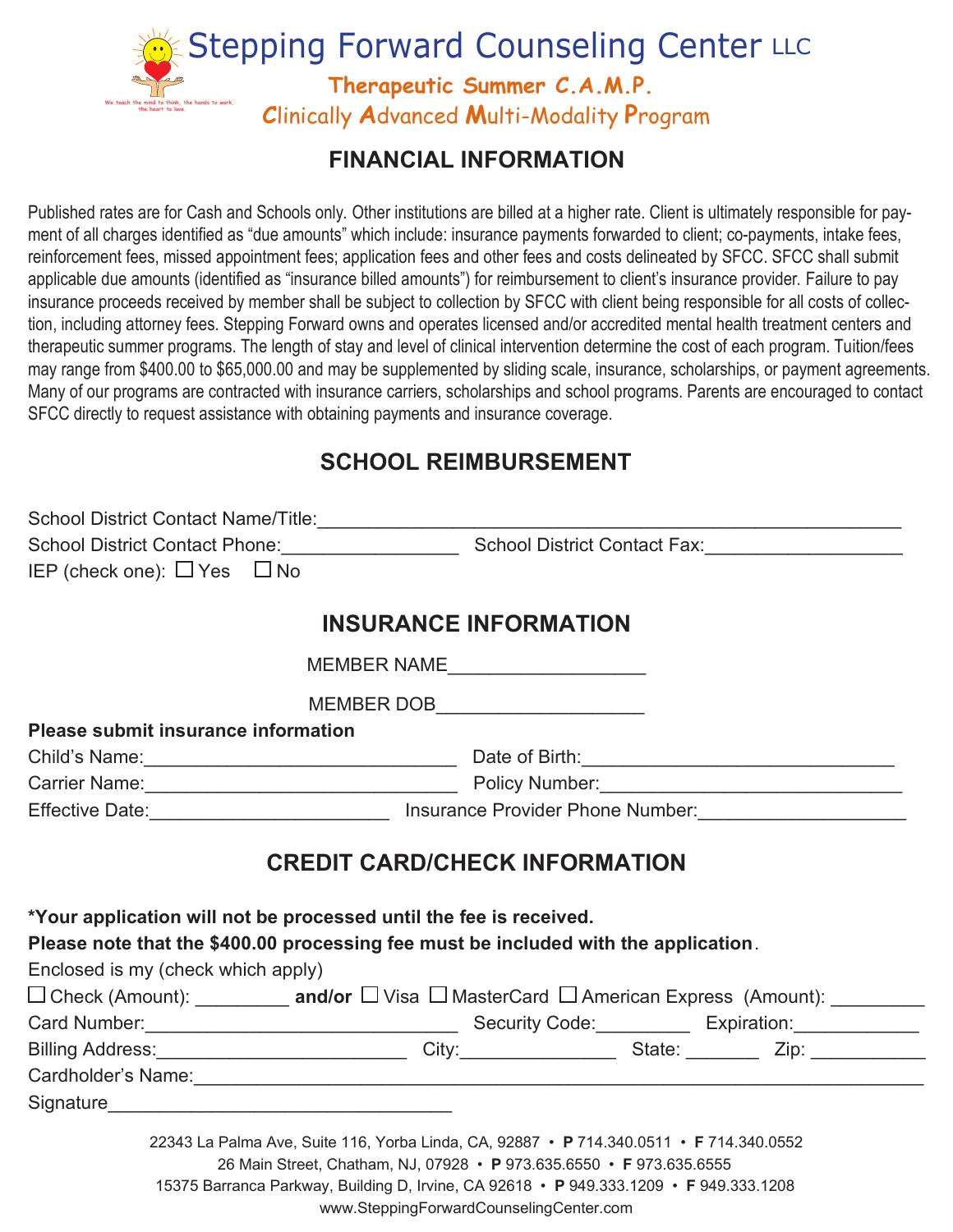| <b>Stepping Forward Counseling Center LLC</b>                                                                                                                                                                                                             |  |
|-----------------------------------------------------------------------------------------------------------------------------------------------------------------------------------------------------------------------------------------------------------|--|
| Therapeutic Summer C.A.M.P.                                                                                                                                                                                                                               |  |
| <b>Clinically Advanced Multi-Modality Program</b>                                                                                                                                                                                                         |  |
| <b>ENROLLMENT QUESTIONNAIRE - COUNSELOR'S INSIGHT</b><br>Please Provide the Important Information Below:                                                                                                                                                  |  |
|                                                                                                                                                                                                                                                           |  |
|                                                                                                                                                                                                                                                           |  |
|                                                                                                                                                                                                                                                           |  |
|                                                                                                                                                                                                                                                           |  |
|                                                                                                                                                                                                                                                           |  |
|                                                                                                                                                                                                                                                           |  |
|                                                                                                                                                                                                                                                           |  |
|                                                                                                                                                                                                                                                           |  |
|                                                                                                                                                                                                                                                           |  |
|                                                                                                                                                                                                                                                           |  |
|                                                                                                                                                                                                                                                           |  |
|                                                                                                                                                                                                                                                           |  |
| 6. Is your child physically aggressive? $\Box$ Yes $\Box$ No Does your child bite? $\Box$ Yes $\Box$ No                                                                                                                                                   |  |
|                                                                                                                                                                                                                                                           |  |
|                                                                                                                                                                                                                                                           |  |
|                                                                                                                                                                                                                                                           |  |
| 8. Do you consider your child more compliant or more oppositional? Please explain: ___________________________                                                                                                                                            |  |
|                                                                                                                                                                                                                                                           |  |
|                                                                                                                                                                                                                                                           |  |
|                                                                                                                                                                                                                                                           |  |
|                                                                                                                                                                                                                                                           |  |
|                                                                                                                                                                                                                                                           |  |
|                                                                                                                                                                                                                                                           |  |
| 22343 La Palma Ave, Suite 116, Yorba Linda, CA, 92887 • P 714.340.0511 • F 714.340.0552<br>26 Main Street, Chatham, NJ, 07928 • P 973.635.6550 • F 973.635.6555<br>15375 Barranca Parkway, Building D, Irvine, CA 92618 • P 949.333.1209 • F 949.333.1208 |  |

www.SteppingForwardCounselingCenter.com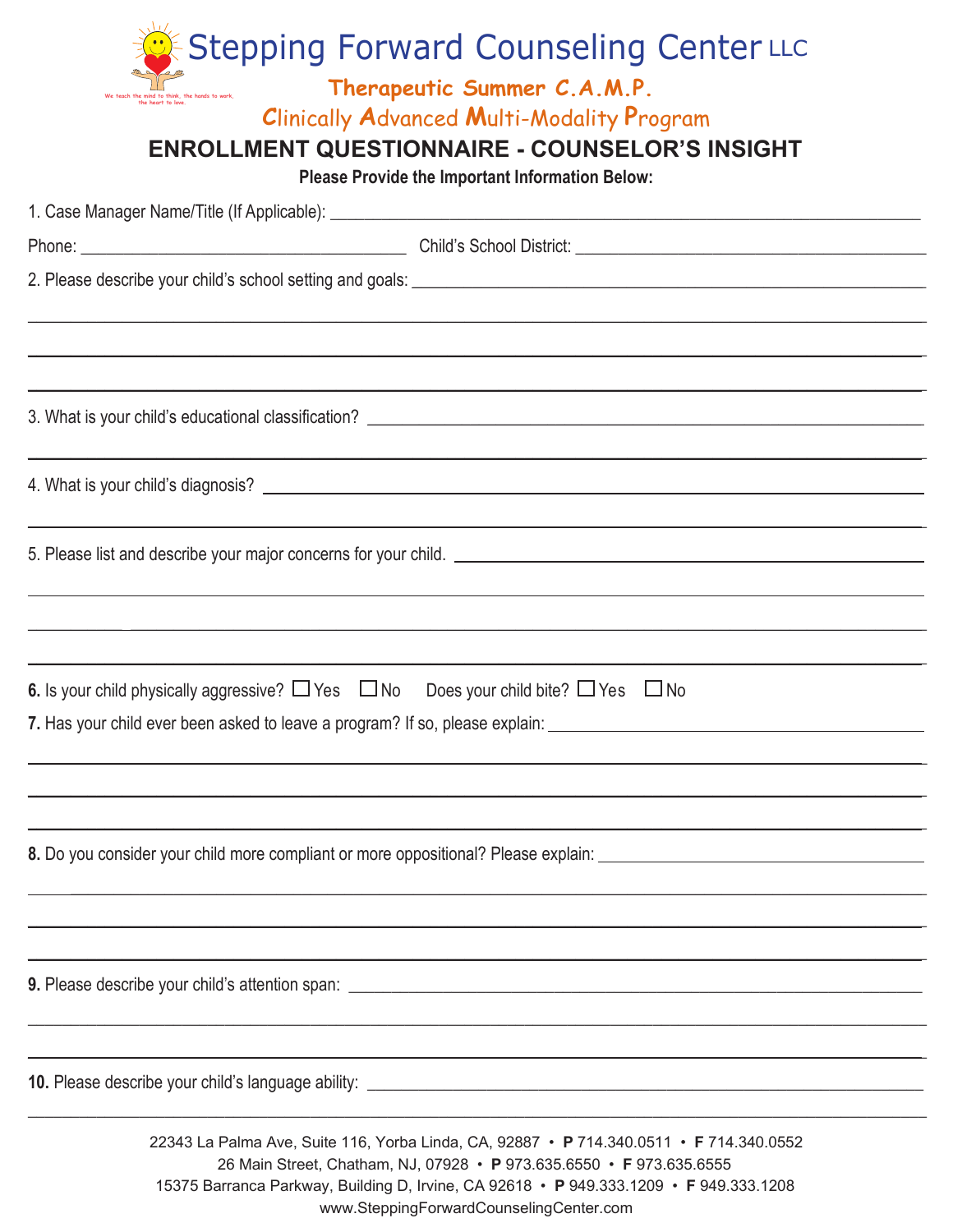

**11.** Please name and explain activities and areas of greatest success for your child:

 $\overline{a}$ 

 $\overline{a}$ 

**12.** Please describe previous summer camp experiences your child has had (be sure to include dates and place/name of camp):

 $\overline{\phantom{a}}$  , and the contract of the contract of the contract of the contract of the contract of the contract of the contract of the contract of the contract of the contract of the contract of the contract of the contrac  $\_$  , and the set of the set of the set of the set of the set of the set of the set of the set of the set of the set of the set of the set of the set of the set of the set of the set of the set of the set of the set of th

| 13. Under what circumstances, if any, does your child become stressed or frustrated? _________________________________                                                                                                                                                                           |
|--------------------------------------------------------------------------------------------------------------------------------------------------------------------------------------------------------------------------------------------------------------------------------------------------|
|                                                                                                                                                                                                                                                                                                  |
|                                                                                                                                                                                                                                                                                                  |
|                                                                                                                                                                                                                                                                                                  |
|                                                                                                                                                                                                                                                                                                  |
|                                                                                                                                                                                                                                                                                                  |
|                                                                                                                                                                                                                                                                                                  |
| 16. What is your child's swimming experience? Check one:                                                                                                                                                                                                                                         |
| $\Box$ Needs to learn $\Box$ Wears floaters $\Box$ A novice $\Box$ Has experience $\Box$ Swims in the deep end                                                                                                                                                                                   |
|                                                                                                                                                                                                                                                                                                  |
|                                                                                                                                                                                                                                                                                                  |
|                                                                                                                                                                                                                                                                                                  |
|                                                                                                                                                                                                                                                                                                  |
| Decision for formal enrollment to program is based upon personal interview, observation and review of supportive information,<br>after receiving the completed application and processing fee of \$400.<br>Please call your local Stepping Forward as soon as possible to set up an appointment. |
| 22343 La Palma Ave, Suite 116, Yorba Linda, CA, 92887 • P 714.340.0511 • F 714.340.0552<br>26 Main Street, Chatham, NJ, 07928 • P 973.635.6550 • F 973.635.6555                                                                                                                                  |

15375 Barranca Parkway, Building D, Irvine, CA 92618 • **P** 949.333.1209 • **F** 949.333.1208

www.SteppingForwardCounselingCenter.com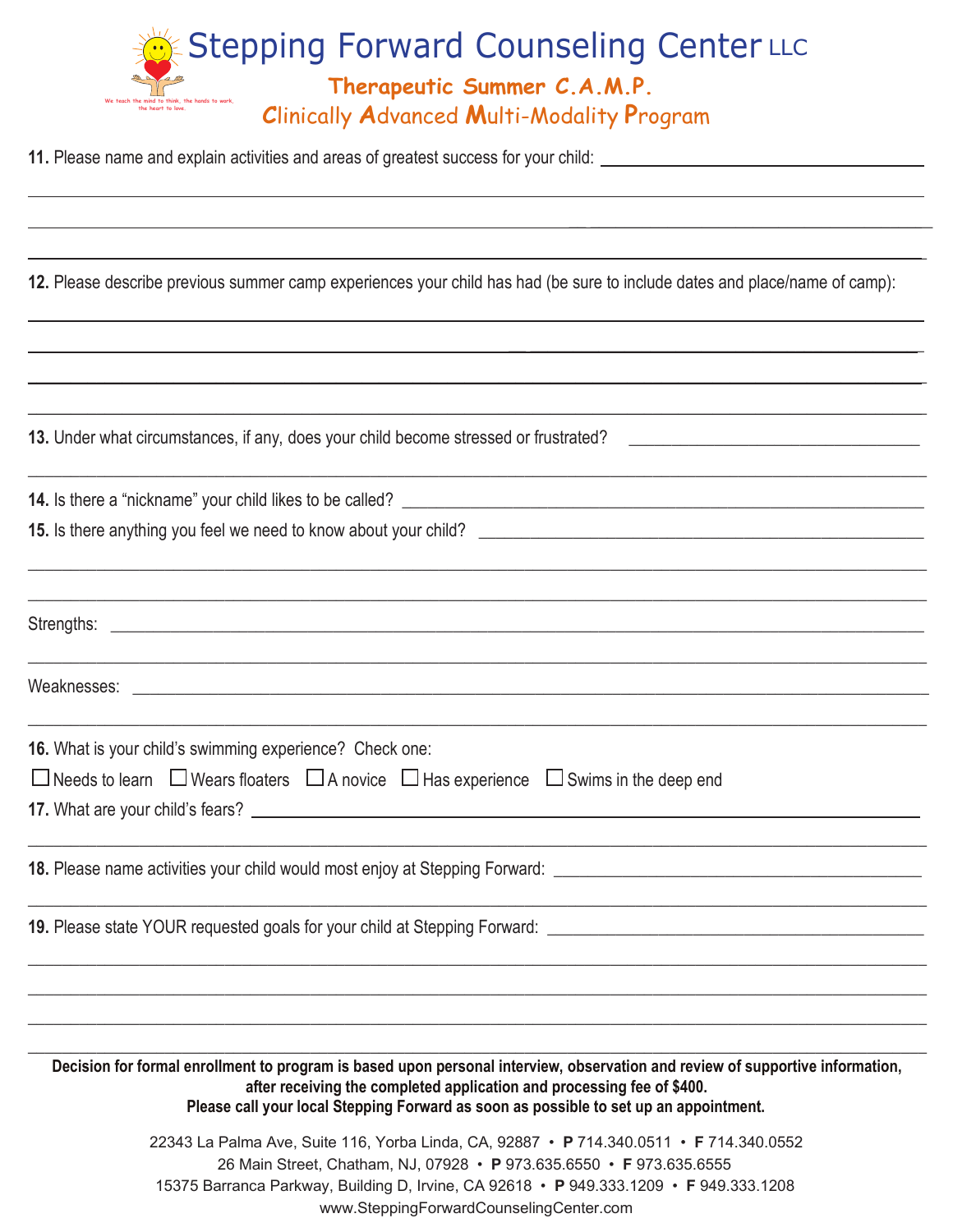

# **PARENT AUTHORIZATION**

**1.** I agree to pay the annual tuition. Pre-payment is due prior to the start of camp. In the event of checks being received from third party payment, all claims are due to Stepping Forward Counseling Center, LLC. In the event a check(s) is/are received from an insurance provider and/or school, it is agreed that said check(s) will be designated as "payable to Stepping Forward Counseling Center" and the check(s) and explanation of benefits will be immediately forwarded to Stepping Forward.

**2.** No refunds will be made for incidental absences or after camp has started.

**3.** Stepping Forward is not responsible for any camper's belongings, either lost or damaged, while attending.

**4.** If either parent or the emergency contacts cannot be contacted in an emergency, I hereby give Stepping Forward consent to bring my child to an emergency room or medical professional and authorize Stepping Forward to provide consent to secure necessary and proper medical treatment. I authorize and direct Stepping Forward to administer medication as set forth in this application.

**5.** Permission is hereby granted to the Directors of Stepping Forward to take my child on field trips as part of the regular program.

**6.** Permission is hereby granted for photographs to be taken of my child during activities and Stepping Forward has the right to utilize these photographs in promotional materials.

**7.** My child has permission to engage in all prescribed program activities, except as noted on the required medical form.

**8.** Permission is hereby granted to Stepping Forward to transport my child to and from any off-site activities.

**9.** Permission is hereby granted to Stepping Forward counselors to apply sunscreen to my child.

| Child's Name:                            |       |
|------------------------------------------|-------|
| Parent/Guardian Signature:               | Date: |
| Non-Custodial Parent/Guardian Signature: | Date: |

# **CHECKLIST**

- Enclose a photo of your child (For safety reasons)
- Sign parent authorization & Medical consent form
- \_\_\_\_\_Child immunization record sent with application
- Enclose payment \$400.00 to hold space
- Make a copy of application for your records
- Record summer program dates on your calendar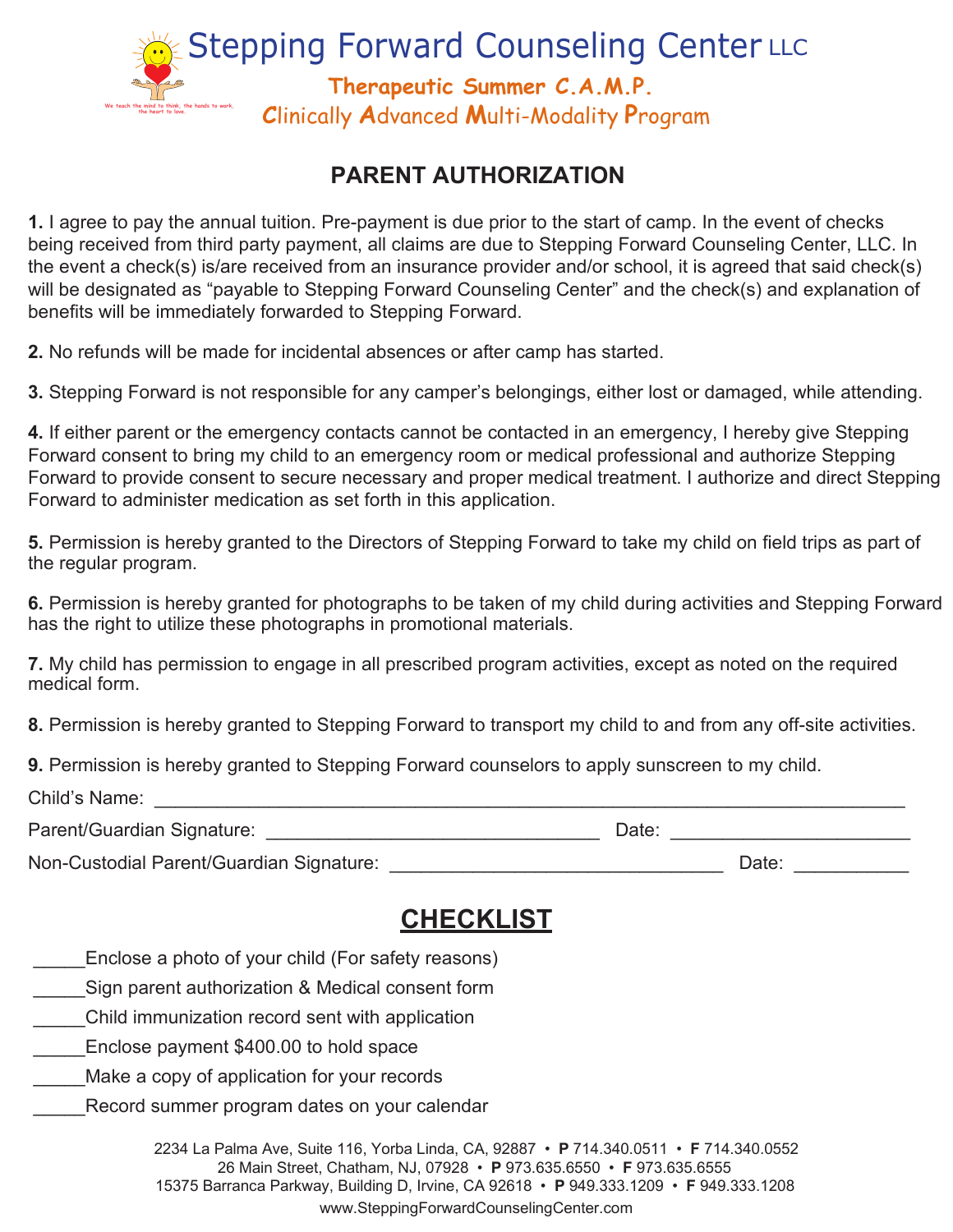

# **Individual Program Planning Dates**

(For Office Use Only)

| Intake / Evaluation        |                                                                                                                |
|----------------------------|----------------------------------------------------------------------------------------------------------------|
| <b>Parent Session</b>      |                                                                                                                |
| Progress / Follow Ups      |                                                                                                                |
| Exit / Evaluation<br>Date: | Time: The Second Second Second Second Second Second Second Second Second Second Second Second Second Second Se |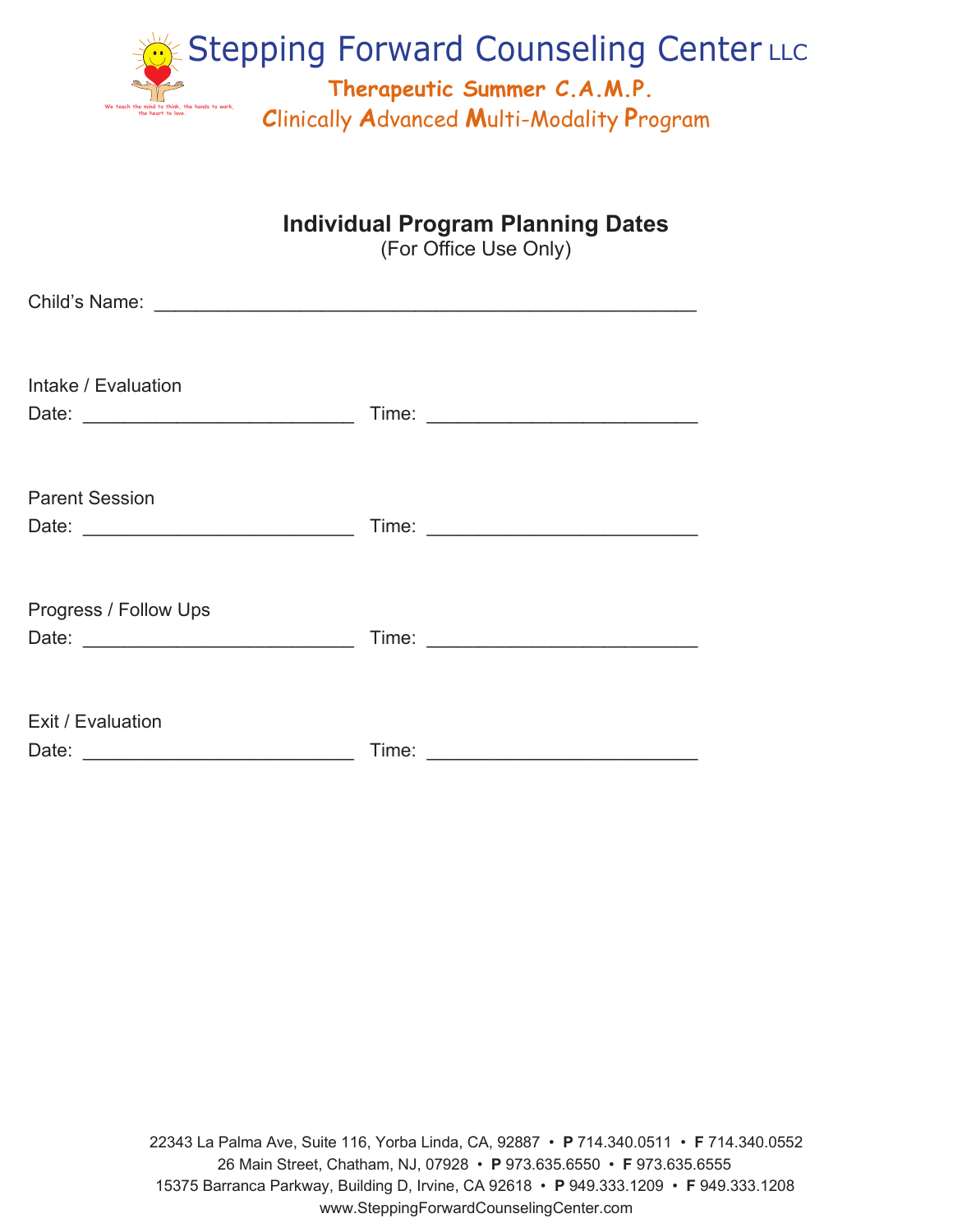

# **Medical Treatment Consent Form**

As the parent/guardian of: \_\_\_\_\_\_\_\_\_\_\_\_\_\_\_\_\_\_\_\_\_\_\_\_\_\_\_\_\_\_\_\_\_\_\_\_\_\_\_\_\_\_\_\_\_\_\_\_\_\_\_\_\_\_\_\_\_

I give my consent for Stepping Forward Counseling Center to take any medical emergency treatment precautions necessary in case of injury or illness to ensure the safety of my dependent. I give permission for SFCC to provide first aid and to contact the Emergency Medical Service to transport my dependent to the nearest hospital in order to treat him/her with serious injury and/or illness while on-site, or on off-site trips.

Signature of parent/guardian:  $\Box$ 

# **Special Requests**

 $\_$  , and the set of the set of the set of the set of the set of the set of the set of the set of the set of the set of the set of the set of the set of the set of the set of the set of the set of the set of the set of th

 $\mathcal{L}_\mathcal{L} = \mathcal{L}_\mathcal{L} = \mathcal{L}_\mathcal{L} = \mathcal{L}_\mathcal{L} = \mathcal{L}_\mathcal{L} = \mathcal{L}_\mathcal{L} = \mathcal{L}_\mathcal{L} = \mathcal{L}_\mathcal{L} = \mathcal{L}_\mathcal{L} = \mathcal{L}_\mathcal{L} = \mathcal{L}_\mathcal{L} = \mathcal{L}_\mathcal{L} = \mathcal{L}_\mathcal{L} = \mathcal{L}_\mathcal{L} = \mathcal{L}_\mathcal{L} = \mathcal{L}_\mathcal{L} = \mathcal{L}_\mathcal{L}$ 

 $\_$  , and the set of the set of the set of the set of the set of the set of the set of the set of the set of the set of the set of the set of the set of the set of the set of the set of the set of the set of the set of th

 $\_$  , and the set of the set of the set of the set of the set of the set of the set of the set of the set of the set of the set of the set of the set of the set of the set of the set of the set of the set of the set of th

 $\_$  , and the set of the set of the set of the set of the set of the set of the set of the set of the set of the set of the set of the set of the set of the set of the set of the set of the set of the set of the set of th

Please list ALL special needs that pertain to your child: \_\_\_\_\_\_\_\_\_\_\_\_\_\_\_\_\_\_\_\_\_\_\_